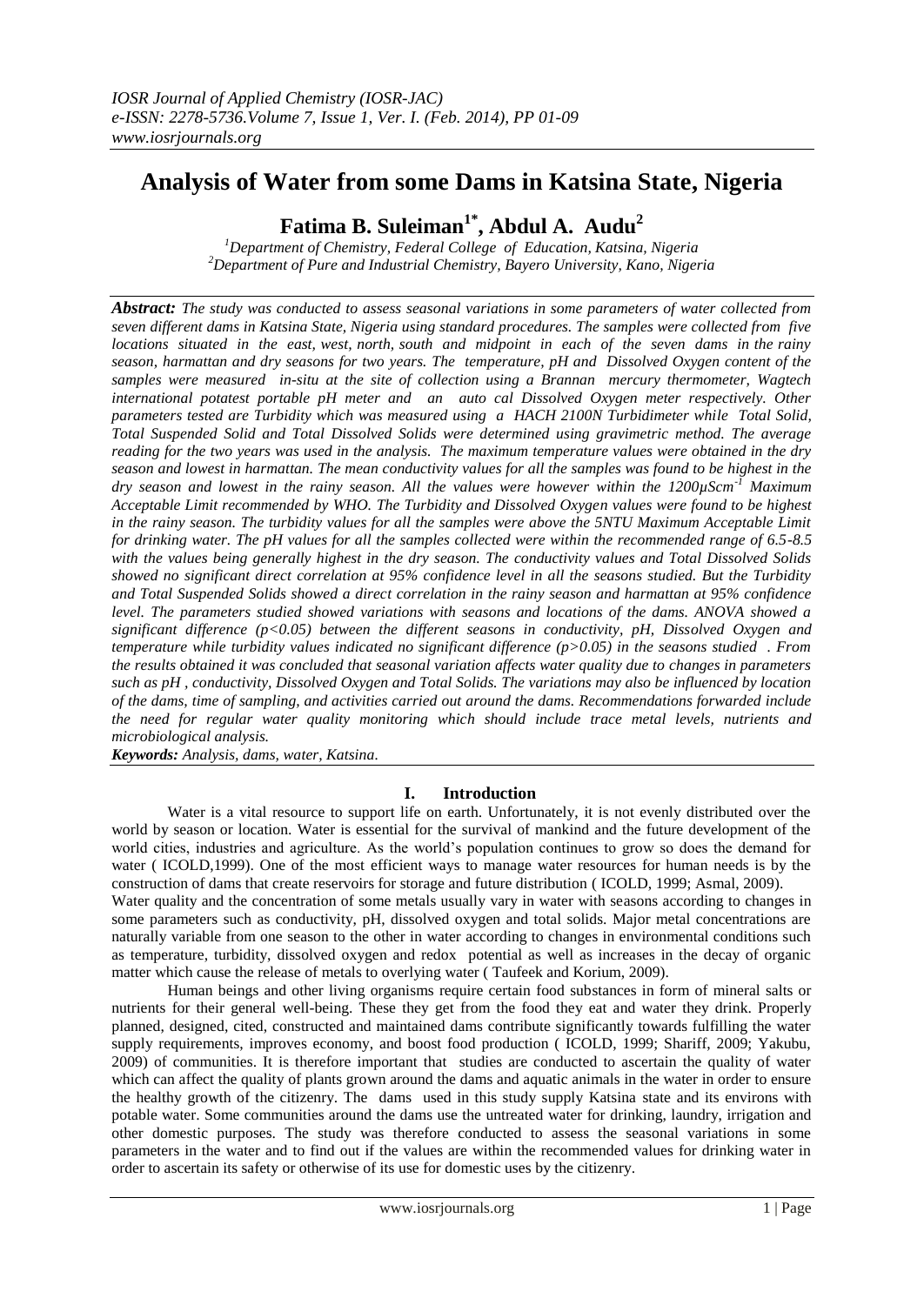#### **Study Area**

## **II. Materials And Methods**

Katsina State is located in Northern Nigeria. It is between latitude 11°02' and 13°13°, longitude 6°05' and  $9^{\circ}20^{\circ}$ , It occupies 24,1929km<sup>2</sup>. It is bounded in the east by Kano and Jigawa States, in the west by Zamfara State, in the North by Niger Republic.

The State is one of the few states in Nigeria where crops are grown all year round. Apart from farming during the rainy season, dry season farming is done along river banks and along the numerous dams built by the State and Federal Government( Katsina State of Nigeria, 2009). The dams used in this study are Ajiwadam(AJI), Dutsinma dam(DTM), Zobe dam(ZOB), Jibia dam(JIB), Malumfashi dam(MLF), Mairuwa dam(MAI) and Gwaigwaye dam(GWA).

Figure 1 is the map of Katsina State showing the location of the dams used in this study.



Map of Katsina State Showing Dams (Study Location)

## **III. Materials and Methods**

Analar grade reagents were used throughout the study. Deionised water was used for all solution preparations. All glasswares and plastic containers were washed thoroughly with detergent solutions, rinsed with tap water and then with deionised water before drying.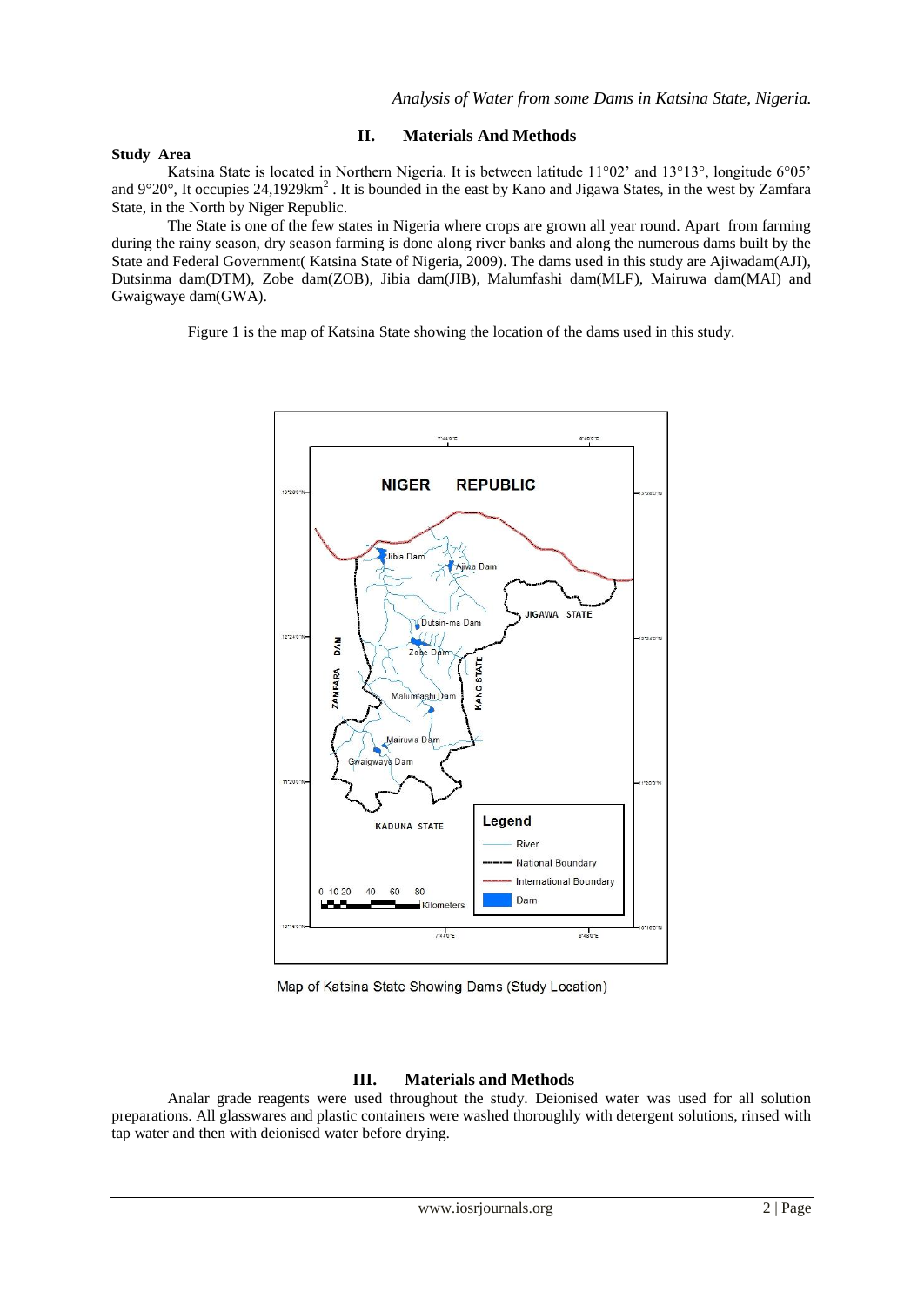#### **Sample Collection**

Water samples were collected from Ajiwa, Dutsinma, Gwaigwaye, Jibiya, Mairuwa, Malumfashi and Zobe dams in Katsina State in the rainy season, harmattan( the coldest season of the year) and dry seasons for two years using standard procedures. A total of 35 water samples were collected from the seven dams on surface water level by immersing the sample containers nozzle down 0.5 meters and slowly allowing them to fill (APHA, 1992). Pre-cleaned one liter polythene containers were used to collect the samples from five locations situated in the east, west, north, south and midpoint in each of the seven dams. The five samples collected in each dam were thoroughly homogenized after collection from which the sample used for the analysis was taken. The average reading was used in the analysis of the result.

### **METHODS OF ANALYSIS**

The temperature, pH and Dissolved Oxygen content of the samples were measured at the site of collection using a Brannan mercury thermometer, Wagtech international potatest portable pH meter and an auto cal Dissolved Oxygen meter respectively using standard procedures ( APHA,1992 and Standard Analytical procedures,1999).

Turbidity was measured in the laboratory with a HACH 2100N Turbidimeter and Total Solid, Total Suspended Solid and Total Dissolved Solids were determined using gravimetric method( APHA,1992 and Standard Analytical procedures,1999). Readings were taken in the rainy season, harmattan and dry seasons for two years. The average values for the two years were used in the analysis of result.

### **IV. Results/ Discussion**

### **Temperature**

Figure 2 shows the mean temperature values in water for the three seasons. In this study, the temperature values were maximum in the dry season and generally minimum in harmattan. The average value in the rainy season was  $33.76\pm1.05^{\circ}C$ ,  $31.67\pm2.32^{\circ}C$  in harmattan and  $34.31\pm0.69^{\circ}C$  in the dry season. The low temperatures recorded in harmattan may be due to the cold harmattan breeze and lower atmospheric temperature while the high values in the dry season may be due to low water level and high atmospheric temperature. The lower values in the rainy season when compared to the dry season may be due to higher water level. Water temperature influences many physical, chemical and biological processes and the rate of chemical reactions generally increases at higher temperatures. Seasonal variations in water temperature depends on where they are located (Perlman, 2013). Shinde, Pathan, Raut and Sonawane(2011) reported a similar result with a minimum temperature in winter (the colder season) and a maximum in summer. Statistical analysis of the values using ANOVA showed a significant difference  $(p<0.05)$  in the different seasons.



Figure 2: Mean temperature values in water in the rainy season (RS), Harmattan(H) and Dry seasons(DS)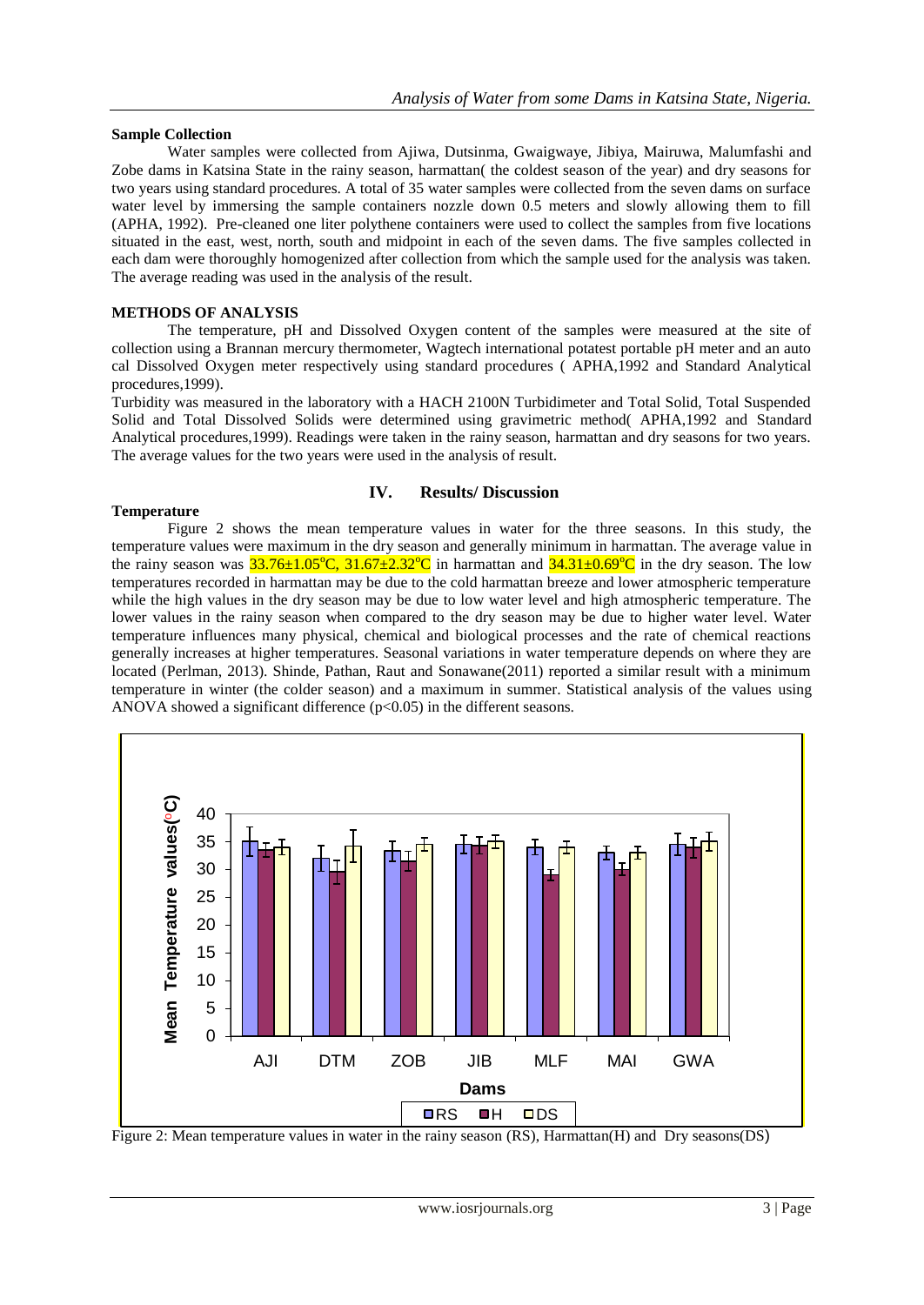### **Conductivity**

Figure 3 shows means conductivity values for the three seasons.

Conductivity is a measure of the ability of water to pass an electrical current and is affected by the presence of dissolved solids. The ability depends on the presence of ions, their total concentration, mobility, valence, relative concentrations and temperature of measurement (Shinde, Pathan, Raut and Sonawane,2011). Discharges into water can change conductivity depending on their nature. The mean conductivity values for all the dams studied were higher in the dry season and lowest in the rainy season. This may be due to dilution of the water in the rainy season and evaporation in the dry season. Mairuwa dam had the highest conductivity in all the seasons which may be due to the rocky nature of the area and possible dissolution of minerals from the surrounding rocks. The higher conductivity values in the dry season may also be attributed to the higher water temperatures in the season as at high temperatures water can dissolve more minerals. The relatively high values in Dutsinma and Malumfashi may also be due to their relatively higher rocky nature when compared to the other dams. All the values are however within the  $1200\mu$ Scm<sup>-1</sup> maximum acceptable limit recommended by WHO (Saeed,2008). Higher dry season conductivity values were also reported in earlier studies by Shinde, Pathan, Raut and Sonawane,2011; Saeed,2008: Oyhakilome,Aiyesanmi and Akharayi(2012);Abolude,Davies and Chia,2009; and Ibrahim, Auta and Balogun, 2009. Analysis using ANOVA showed a significant difference  $(p<0.05)$  between the values obtained in the different seasons.



Figure 3: Mean conductivity values of water in the rainy season, harmattan, and dry season samples.

## **Turbidity**

Figure 4 shows the mean turbidity values in the three seasons.

Suspension of particles in water interfering with the passage of light is called turbidity (Shinde, Pathan, Raut and Sonawane,2011). It is caused by a wide variety of suspended matter that range in size from colloidal to coarse dispersion depending on the degree of turbulence and may include inorganic and organic substances. The mean turbidity values in this study were highest in the rainy season and lowest in the dry season samples. All the turbidity values were above the 5NTU which is the accepted limit for drinking water. The high turbidity values in the rainy season can be attributed to run-off into water bodies. The relatively low turbidity values in Mairuwa, Dutsinma and Gwaigwaye dams may be because the areas around the dams are rocky in nature. In addition there are a lot of trees and other plants around Mairuwa dam which may trap some of the solid particles washed by the rain and prevent them from getting into the dam .The high values in Jibia can be due to the sandy nature of the area. Suspended matter can contain toxins such as heavy metals and biocide and can also harbor microorganisms (Oyhakilome, Aiyesanmi and Akharayi,2012). Higher turbidity values were also obtained in the rainy season in earlier studies conducted by Saeed (2008) and Oyhakilome,Aiyesanmi and Akharayi(2012). Ladipo, Ajibola and Oniye (2011) reported no seasonal pattern in turbidity. ANOVA showed no significant difference (p>0.05) between the values obtained in the different seasons in this study. The study by Oyhakilome ,Aiyesanmi and Akharayi (2012) also showed no significant difference in turbidity values in the seasons studied, they also obtained values above the recommended 5NTU.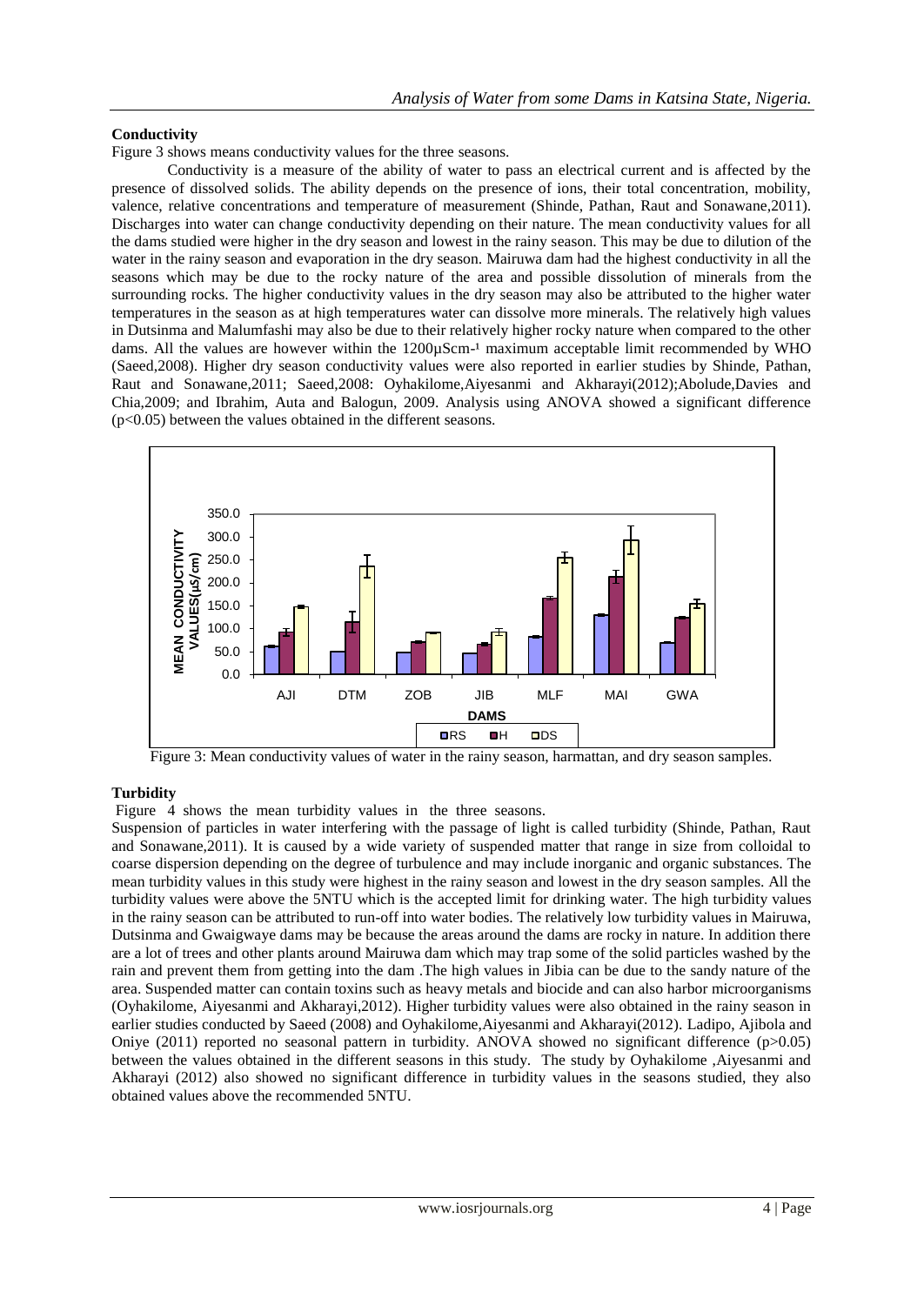

Figure 4: Mean turbidity values in water in the rainy, harmattan and dry seasons

### **Dissolved Oxygen**

Figure 5 represents the mean Dissolved Oxygen values in water.

Dissolved oxygen is the amount of oxygen that is dissolved in water and is essential to healthy water bodies. Dissolved oxygen levels fluctuate seasonally, over a 24-hour period, vary with water temperature and with altitude. Cold water holds more oxygen than warm water and water holds less oxygen at higher altitudes (APHA,1992).

The dissolved oxygen values obtained were generally highest in the rainy season and lowest in the dry season. The high values in the rainy season might be due to aeration with continuous disturbance of the water from wind storms usually occurring in the rainy season while the lower value in the dry season could be due to increased water temperature which can reduce the amount of oxygen it can hold. This may also explain the higher values in harmattan when compared to dry season. In this study the Dissolved Oxygen content range from 7.20±0.11- 8.80±0.10 mg/L in the rainy season, 6.70±2.09- 7.50±0.17 mg/L in harmattan and 4.90±0.03- 7.00±0.10 mg/L the dry season. High dissolved oxygen values were also obtained in the rainy season in studies by Oyhakilome, Aiyesanmi and Akharayi (2012). ANOVA revealed a significant difference (p<0.05) in the values obtained in the different seasons.



Figure 5: Mean Dissolved Oxygen in water (mg/L)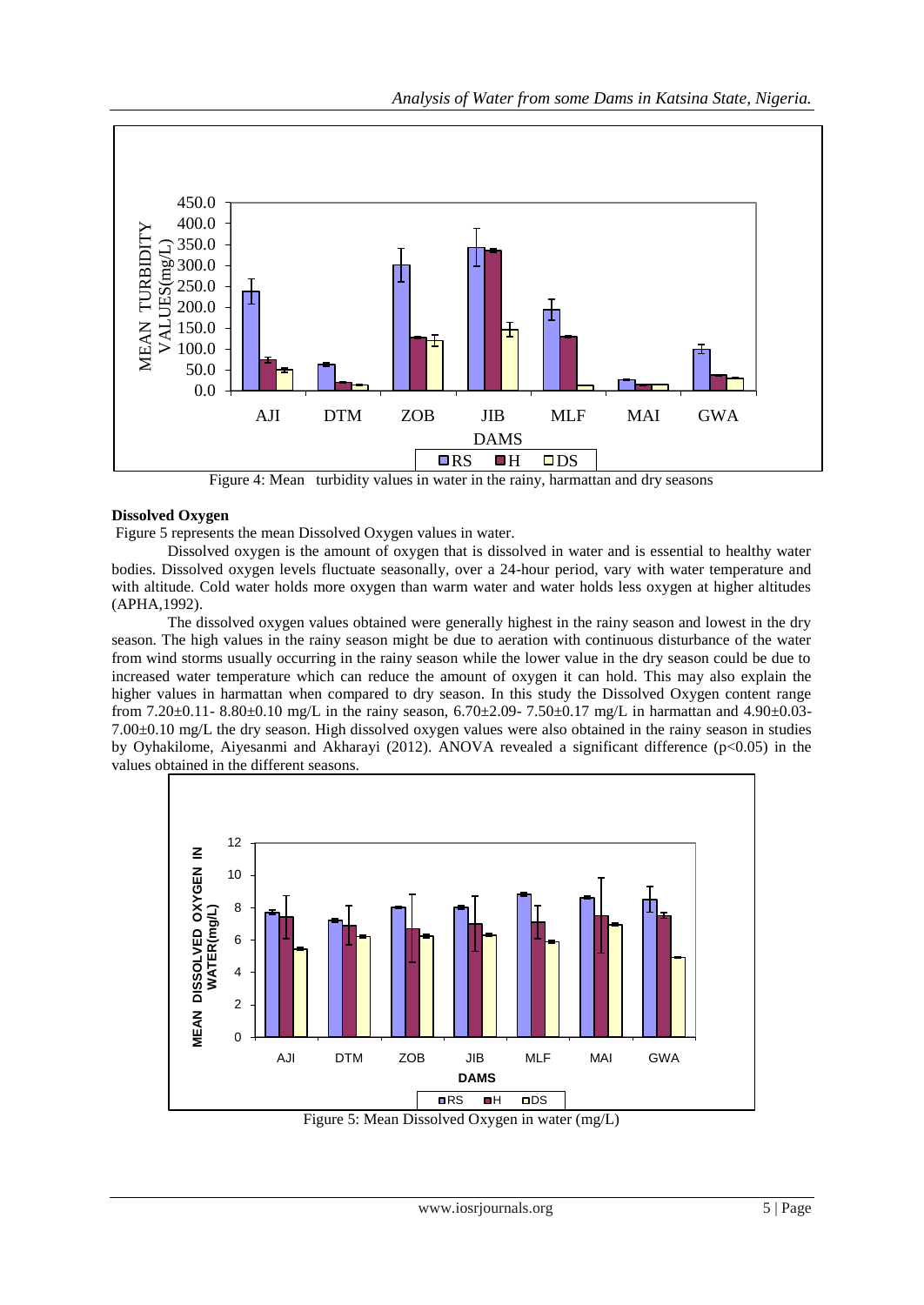#### **3.5 Comparison of Conductivity and Total Dissolved Solids**

Figures 6, 7, and 8 are plots comparing the conductivity values and Total Dissolved solids in water in the rainy season, harmattan and dry seasons respectively.

There seems to be no relationship between the two parameters in all the seasons. A negative correlation was shown between the two parameters at 0.05 level. Papatilippaki, Kotti and Stavroulakis(2008) also stated in their study that the electrical conductivity seems to have no correlation with seasonal variations of dissolved metals. The non correlation between these two parameters could be explained by the fact that the conducting ions in the water are at concentrated levels. Increased particles in the water due to runoff from surrounding lands may be the explanation for the TDS values being much higher than the conductivity values in the rainy season. In solutions of this nature, the proximity of the conducting ions to each other depresses their activities and consequently their ability to transmit current even though the physical amount of dissolved solids is not affected (Lenntech, 2011). Mairuwa dam had the highest conductivity values in all the seasons although it had the lowest TDS values in the rainy season and harmattan. This may be because of dilution of the water due to the high rate of rainfall in the area and the fact that introduction of particles by runoff into the water is minimal because of the nature of the area. The low conductivity values in other dams such as Zobe and Jibia despite their high TDS values could be accounted for by the higher water concentration, increased proximity between the ions and therefore depression of the activity of the ions.



Figure 6: Mean Conductivity and Total Dissolved Solid in water in the rainy season



Figure 7: Mean Conductivity and Total Dissolved Solids in water in harmattan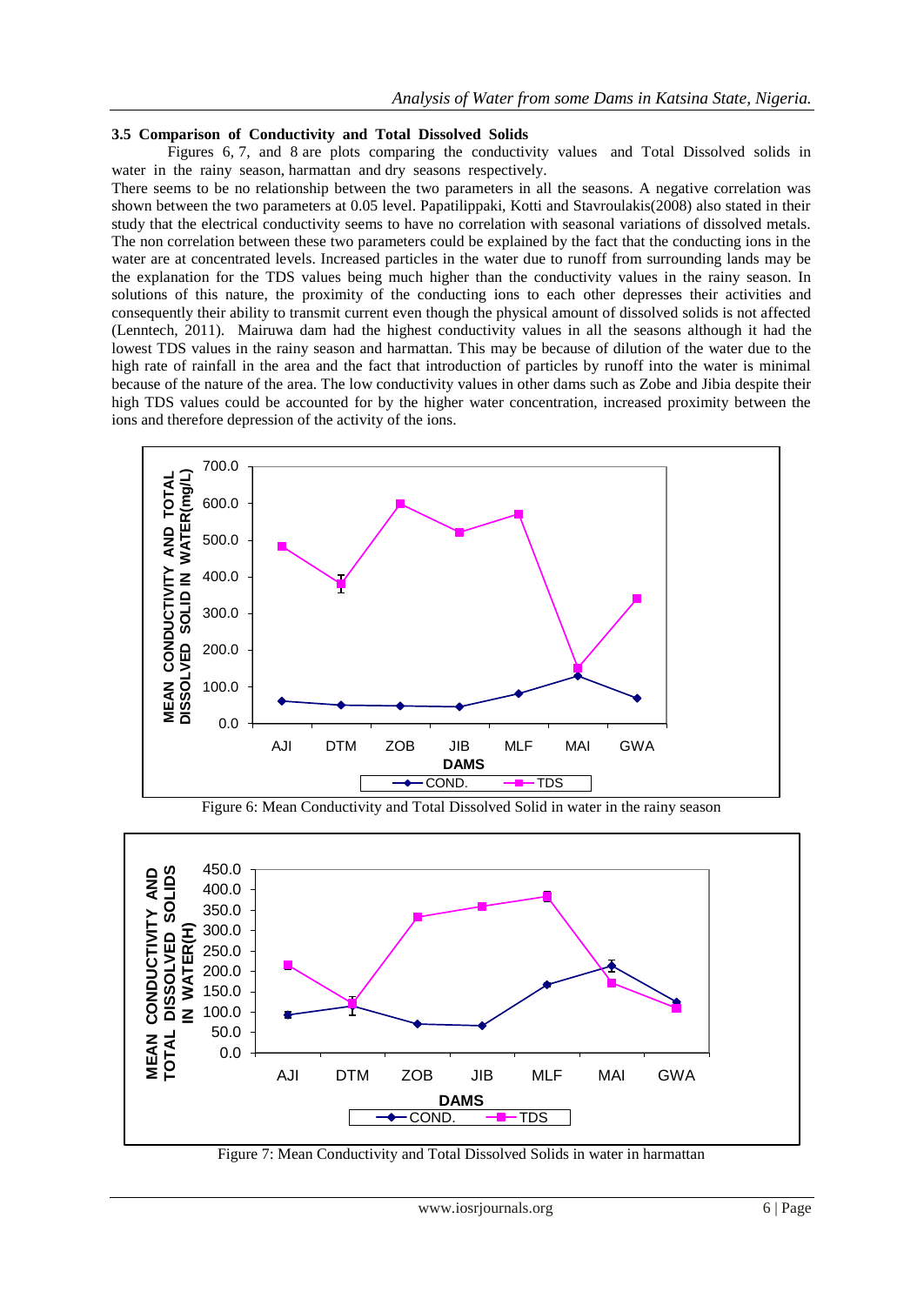

Figure 8: Mean Conductivity and Total Dissolved Solid in water in the dry season

## **pH**

Figure 9 represents the mean pH values in water in the three seasons.

The pH of a solution is the negative common logarithm of the hydrogen ion activity (WHO,1996). The pH values were generally highest in the dry season in this study. Exceptions are Jibia and Mairuwa dams where highest values were obtained in the harmattan season. All the values were however within the recommended range of 6.5 to 8.5. Higher pH values were obtained in the dry season in studies by Saeed (2008), Oyhakilome,Aiyesanmi and Akharayi(2012), Ladipo, Ajibola and Oniye (2011) and Ogbuagu,Chukwuocha, Okoli and Njoku-Tony(2011). The lower pH values in the rainy season might be due to deposition of some organic matter into water from run-off, dilution of the water and the contributions made by acid rain. No significant difference was observed between dry and rainy season pH in another study by Abolude, Davies and Chia (2009).



Figure 9: Mean pH values in water.

#### **Comparison of Turbidity and Total Suspended Solids(TSS) in water**

Figures 10, 11 and 12 show a comparison between the Turbidity and Total Suspended Solids in water in the rainy season, harmattan and dry season respectively. Comparison using Pearson correlation showed a moderate positive correlation between the two parameters in the rainy season and a substantial positive correlation in harmattan with correlation coefficients *0.466* and *0.610* respectively while a negative correlation with a value of *-0.266* was obtained in the dry season .Ajiwa and Dutsinma dams had high TSS values in the dry season but their turbidity values were relatively low which might be because of the weight of the suspended particles thereby increasing TSS values but are not measured by the turbidity meter because they settle before the reading is taken. This also points to the influence of varying human activities around the dams. Malumfashi dam consistently had higher TSS but lower turbidity values when compared to Jibia dam which may be explained by the colour of the suspended particles in Jibia which gives the water a brownish colour resulting in increased turbidity values. In the Dutsinma dam, turbidity values changed from  $63.20\pm4.45$  in the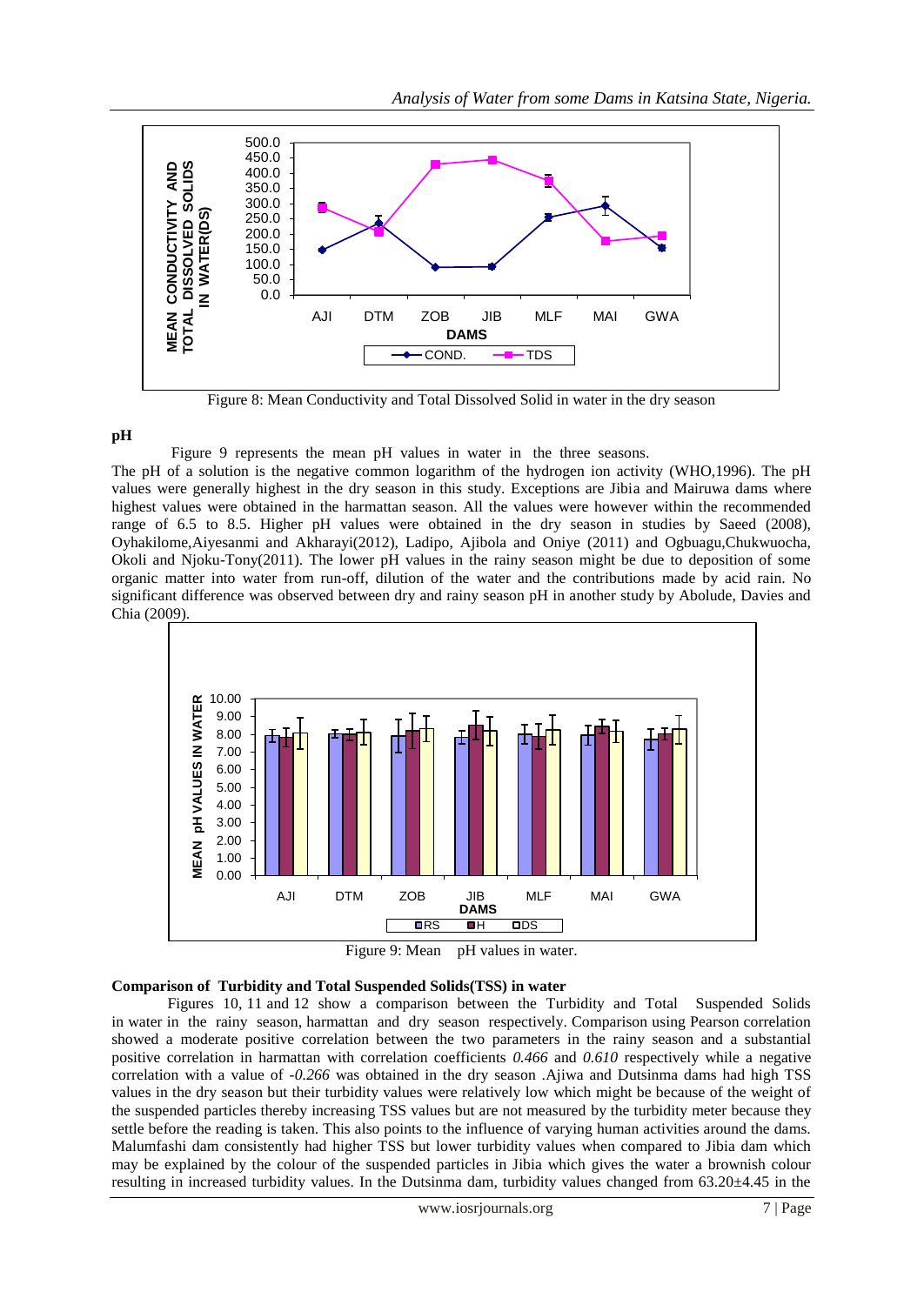rainy season,  $20.10\pm2.16$  in harmattan to  $13.70\pm0.62$  in the dry season, while TSS values gradually increased from 29.00 $\pm$ 2.97 in the rainy season to 81.80 $\pm$ 9.65 in harmattan and 141.20 $\pm$ 2.66 in the dry season. The increased turbidity values in the rainy season may be due to disturbance of the water which suspends the surrounding soil and sediments in the water therefore increasing the values. They settle in harmattan and dry seasons but there may be deposits from the harmattan dust and larger particles from dry season farming inputs resulting in high TSS values but with a corresponding low turbidity values in the seasons.





Figure 11: Mean Turbidity and Total Suspended Solids in water in harmattan.